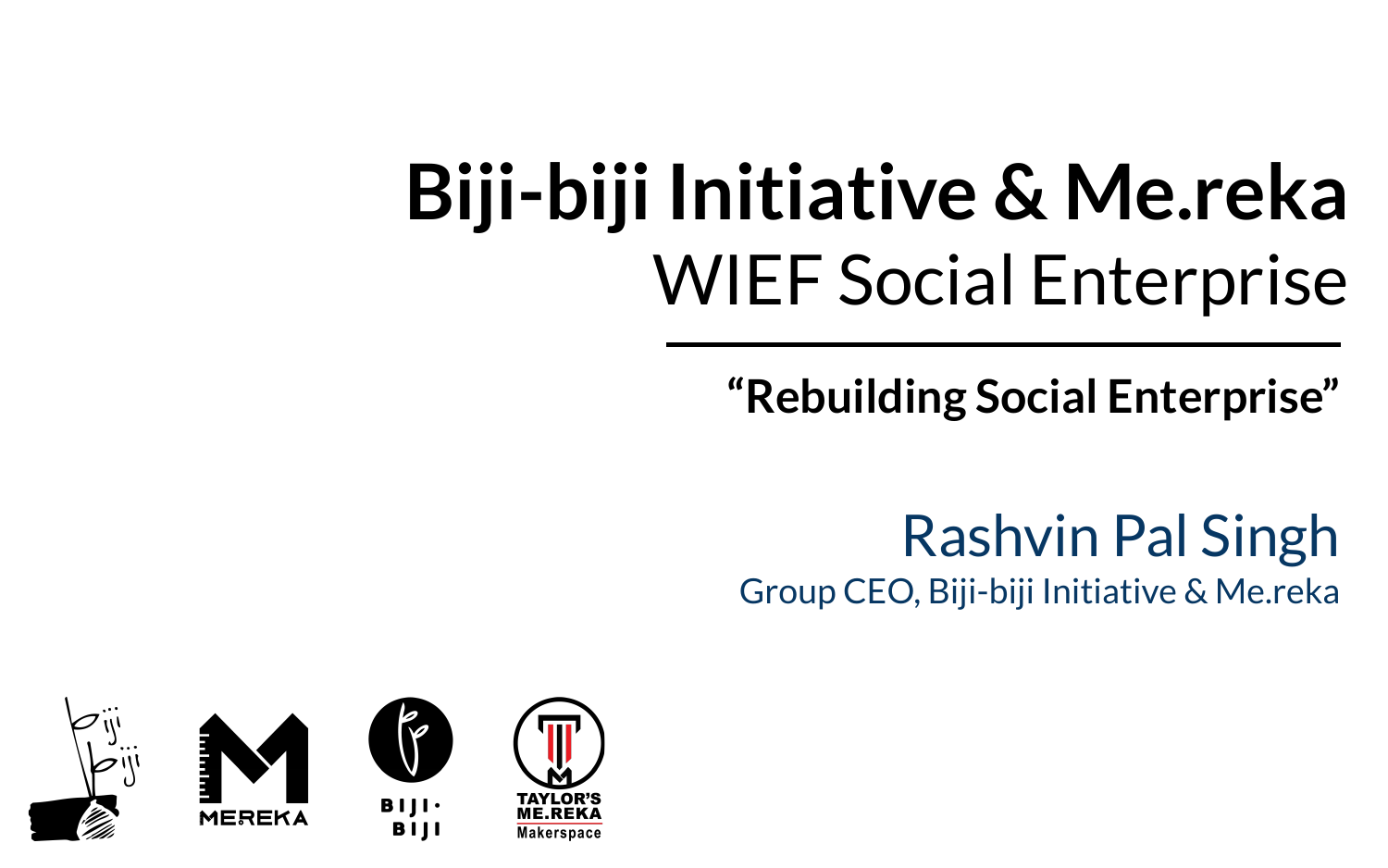## OUR TEAM



#### **Biji-biji Initiative**

Beyond Bins Program, Social Innovation & **Circular** 



B2b Production







#### **Taylor's Me.reka Makerspace**

Strategic Partner for Tertiary Education Provider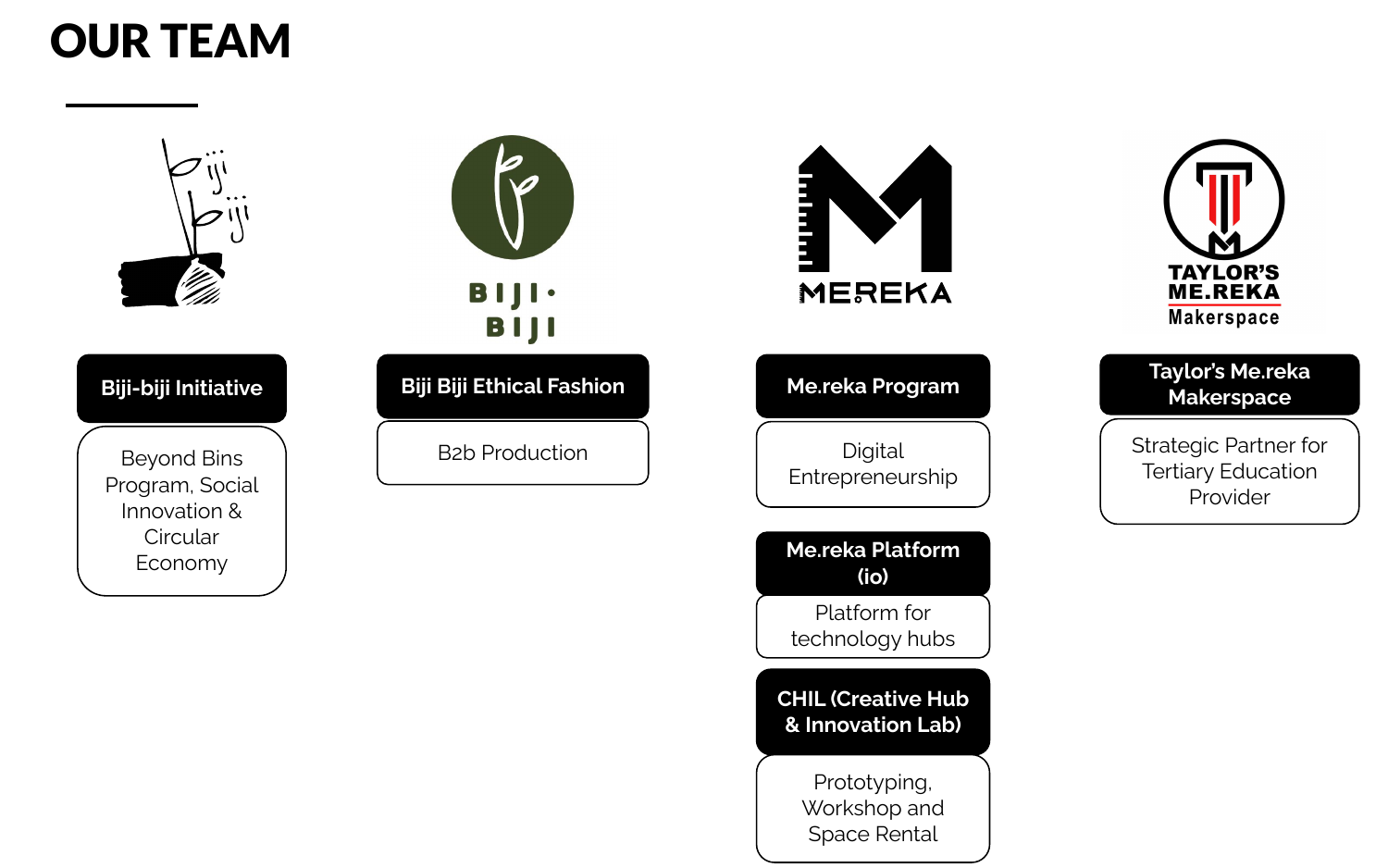## **Why this path of Social Entrepreneurship?**

- **● It can be much bigger through a Corporate entity**
- **● It could be much more influential through Government policy**
- **● It would be much quicker purely through technology**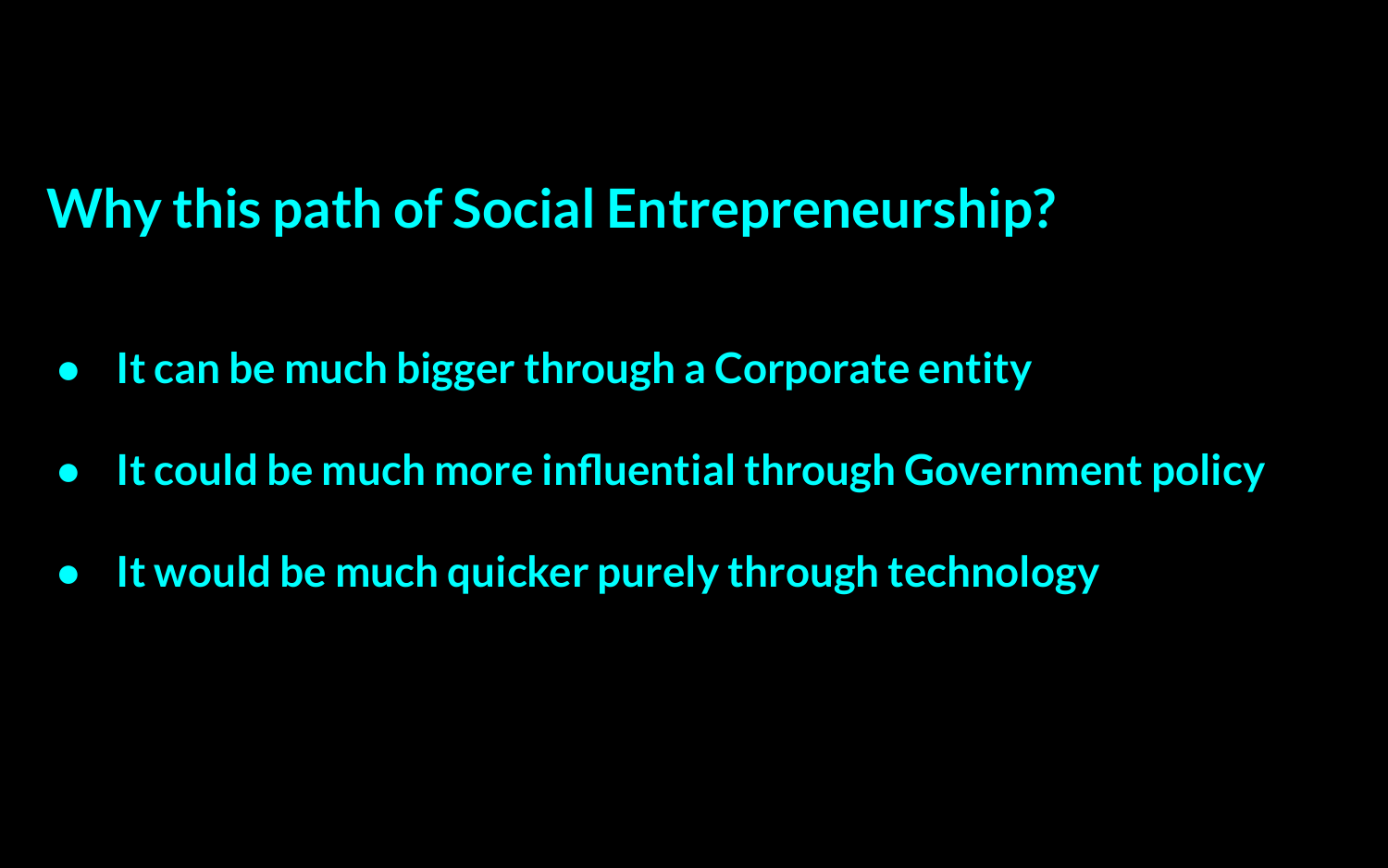### WHAT IS THE TRUE ETHOS?



What **makes** a Social Entrepreneur? V What sets a Social Enterprise a part?

It's beyond just WHAT you do.

It's the **WHY** that propels it **forward**.

And the **HOW** that sets it **apart**.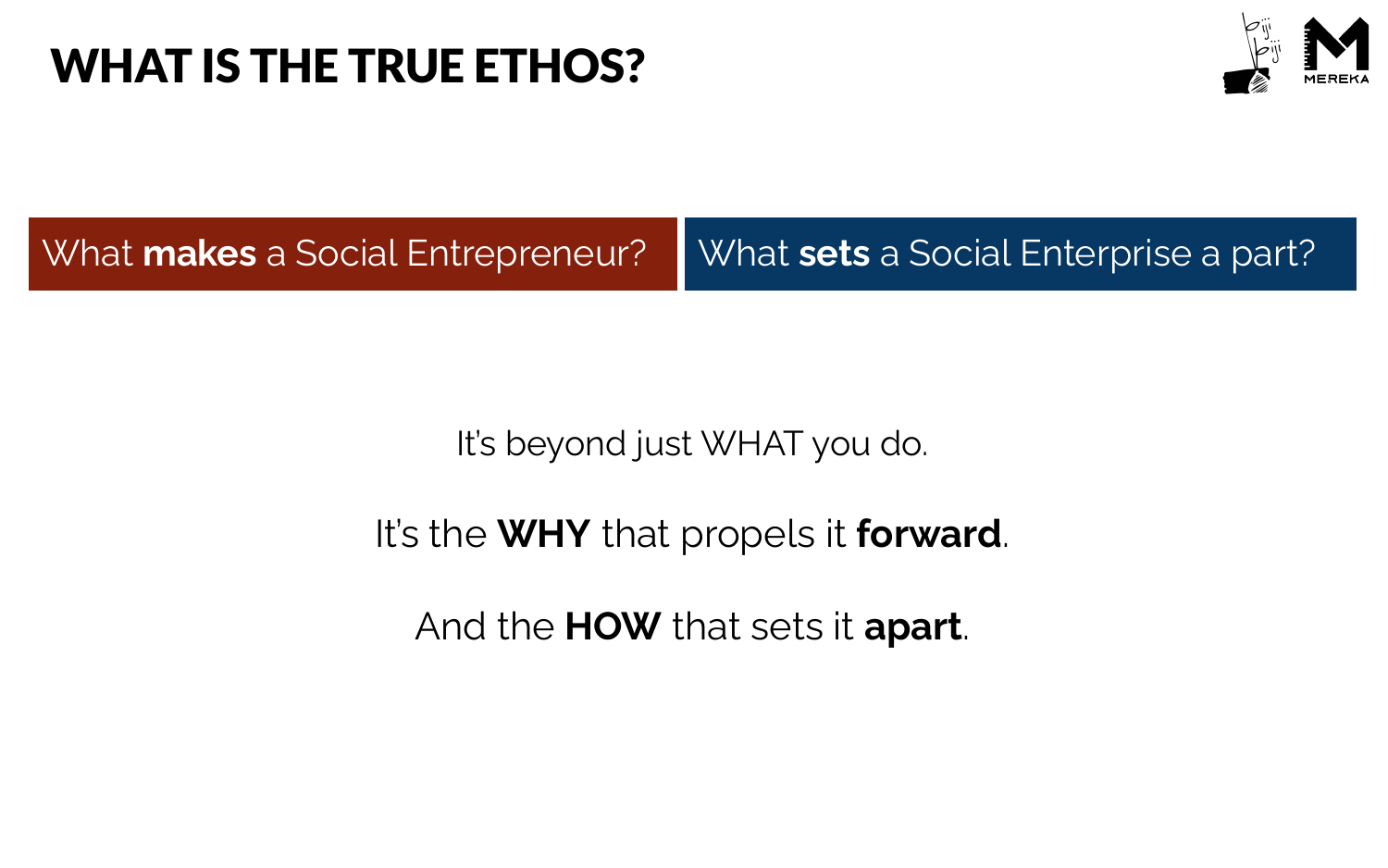#### **CAPITAL TO BE UNLOCKED** The are various types of capital, that we can identify, understand and unlock



To identify and unlock **social capital** along with other types of capital. Social capital is needed to build **trust**.

#### **● Financial Capital**

Unlocking and channeling funds > impact investments

#### **● Natural Capital**

Protecting the environment and benefiting from ecosystem preservation

#### **● Technological tools**

Creating new connections, data driven models, access to knowledge, platforms, etc

#### **● Talent**

Academic, Professionals, Retirees > Best minds for the most pressing challenges

#### **● Resource & manufactured capital**

Connecting underutilized machinery, assets, buildings, etc